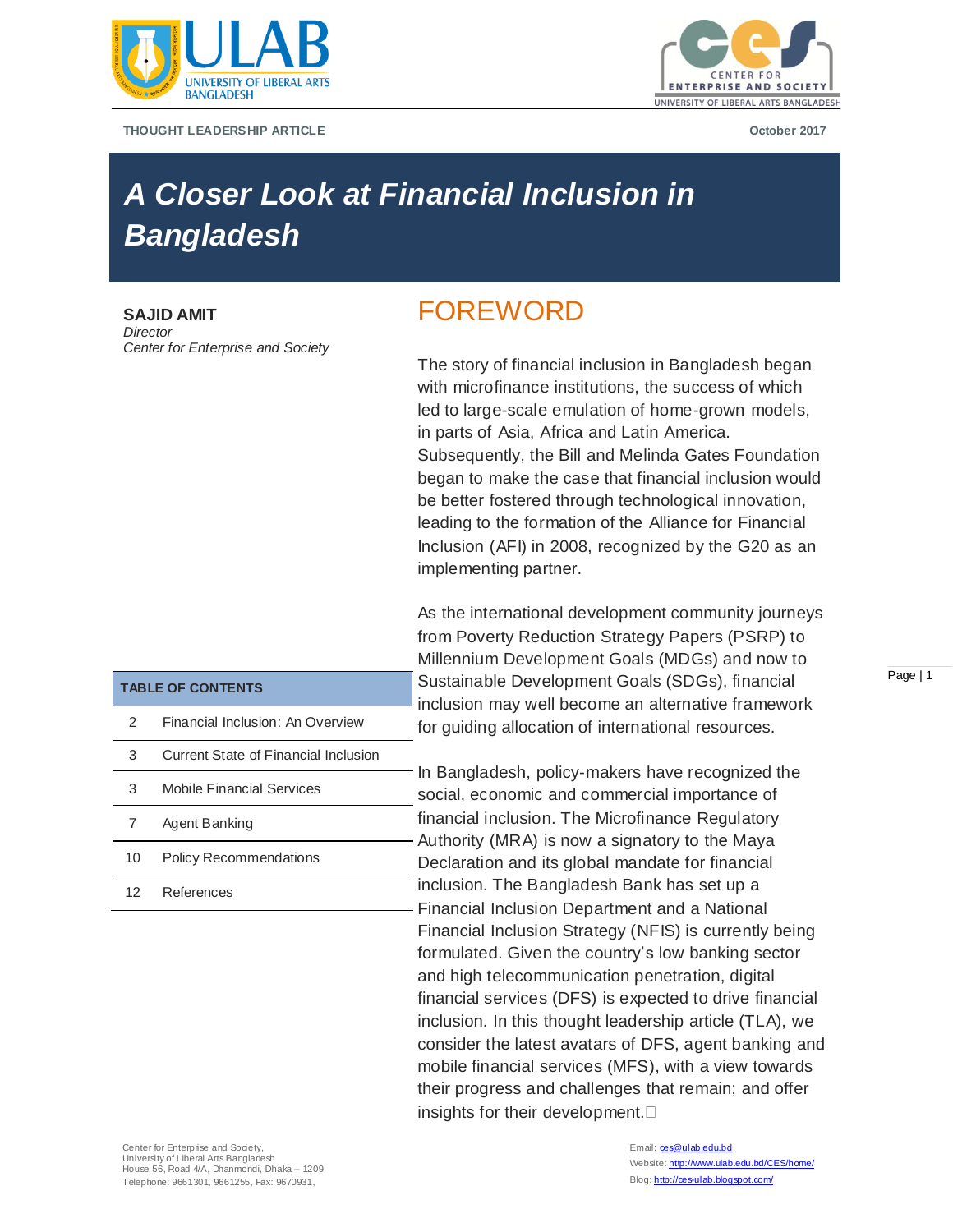



## **Financial Inclusion: An Overview**

Financial inclusion can be simply defined as the universal access to and use of affordable, quality financial services, provided responsibly.<sup>1</sup> The goal of financial inclusion is to bring the financial excluded under the umbrella of formal financial services, so as to protect and enhance welfare. Formal financial inclusion entails access to credit, savings products, micro-insurance and payments. There are various beneficial outcomes to financial inclusion, as shown in Fig 1:

## Fig 1: Financial Inclusion Outcomes



Research also confirms that financial inclusion is also directly linked with economic growth and employment.<sup>2</sup> A convenient way of conceptualizing this is that when more people have access to savings products; financial intermediaries have a larger pool of savings with which to finance investment, e.g., industrial loans. This, in turn, encourages industry and subsequently, generates employment. Greater employment can lead to greater demand for financial products and services. We thus have a virtuous cycle of financial inclusion, investment, and employment generation, and thereby, growth (Fig 2).

Fig 2: Virtuous Cycle of Financial Inclusion



Moreover, financial inclusion has been identified as an enabler for 7 of the 17 Sustainable Development Goals (SDGs) (WTO, 2017).<sup>3</sup> It is high on the agenda of the G20 as is affirmed in the G20 High-Level Principles for Digital Financial Inclusion. The World Bank considers it to be a key enabler in activities to reduce extreme poverty and boost productivity. In fact, the World Bank has an agenda to reach Universal Financial Access (UFA) 2020.<sup>4</sup>

Center for Enterprise and Society. University of Liberal Arts Bangladesh House 56, Road 4/A, Dhanmondi, Dhaka – 1209 Telephone: 9661301, 9661255, Fax: 9670931,

Page | 2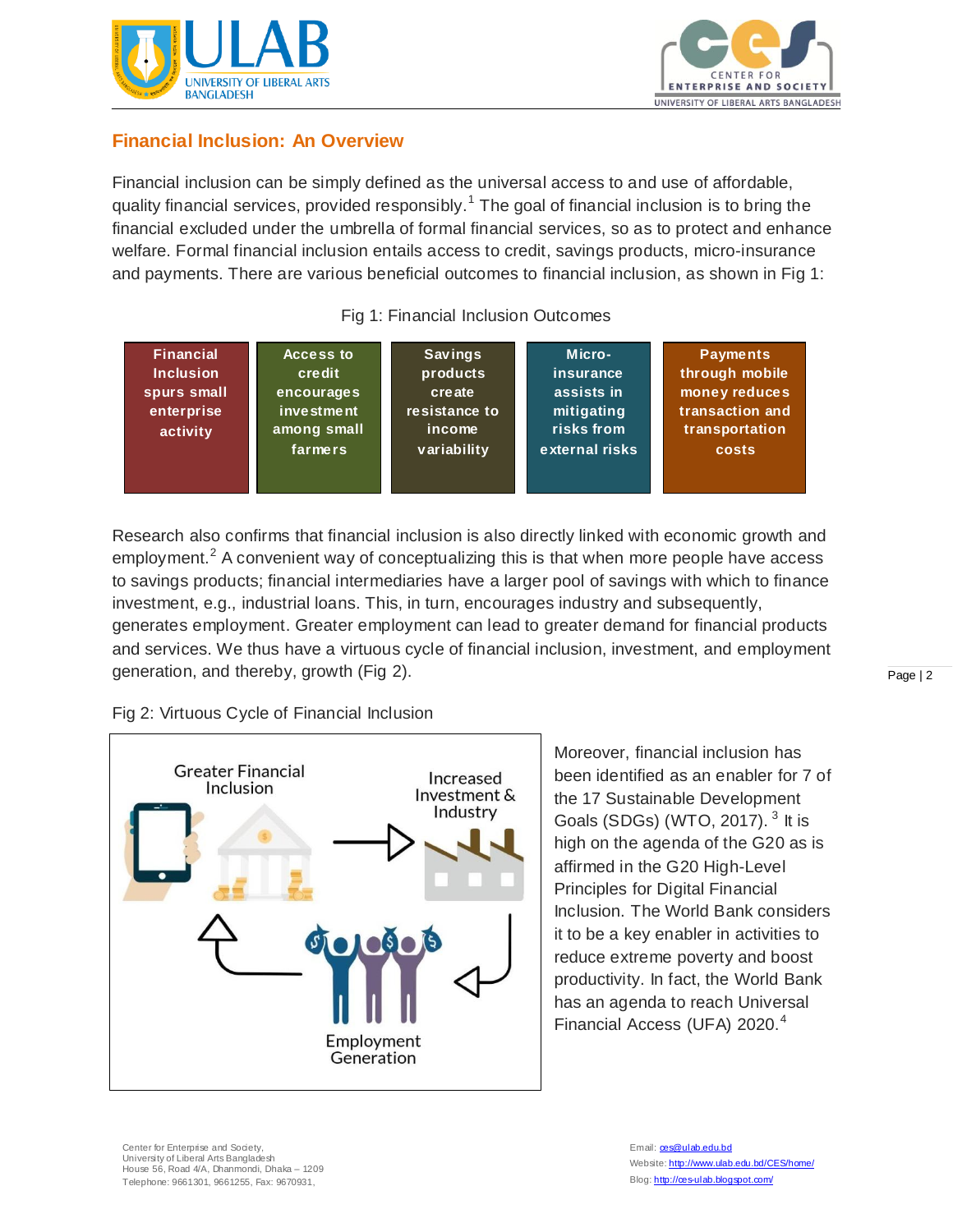



An important corollary to the discussion on financial inclusion is the topic of financial literacy. It has been posited that financial exclusion is often involuntary, and can take place because of lack of financial literacy, e.g., perceived barriers in the minds of the underserved.<sup>5</sup> Other scholars have also emphasized the importance of financial literacy, referring to financial awareness, knowledge of banks and banking channels, as well as available financial products.<sup>6</sup> This report does not delve into particularities of financial literacy in Bangladesh, formal and informal mechanisms that exist, or the scope for such. Nevertheless, this is an area that requires attention of researchers and policy intervention.

## **Current State of Financial Inclusion**

After decades of microfinance, its various achievements and criticisms notwithstanding, we have clear evidence that there is demand for financial services among the underserved.<sup>7</sup> While microfinance institutions constituted the drivers of financial inclusion in the past, it is evident that the ecosystem will be more complex and digitally oriented, in the future. Until now, most bank branches (or ATMs) are concentrated in urban areas, and high costs of setting up bank branches in rural areas have dissuaded banks from reaching the last-mile customer. However, digital financial services (DFS), which are currently almost exclusively, bank-owned and bankrun, will allow banks to reach the last-mile customer. The newest entrants in the DFS space, with the widest potential for mass market penetration, are mobile financial services (MFS) and agent banking services.

## **Mobile Financial Services**

McKinsey, the world's leading management consulting company, considers MFS to be the most effective conduit to reach the unbanked. $8$  Mobile phone penetration, which stood at 80 percent in emerging markets in 2014, is expected to increase to 90 percent by 2020, according to GSMA data. In Bangladesh, MFS has also had a noteworthy journey of growth thus far. Starting in 2011, with the establishment of a BRAC Bank subsidiary named bKash, a total of 18 banks are currently providing MFS services in Bangladesh while 28 are licensed to do so. BRAC Bank's "bKash" and Dutch Bangla Bank's "Rocket" are the leading players, although bKash accounts for more than 80% of total MFS transactions.<sup>9</sup>

The successes of MFS in Bangladesh and of bKash in particular have generated global attention, much like the case for Kenya and M-PESA. Bangladesh's high mobile phone penetration (120.73 million) and low banking sector penetration (50 million) created the persuasive argument for DFS in order to close the inclusion gap. According to the Bangladesh Bank, as of August 2017, the average value of transactions per day reached BDT 1,038 crore or US\$ 130 million (Fig 3).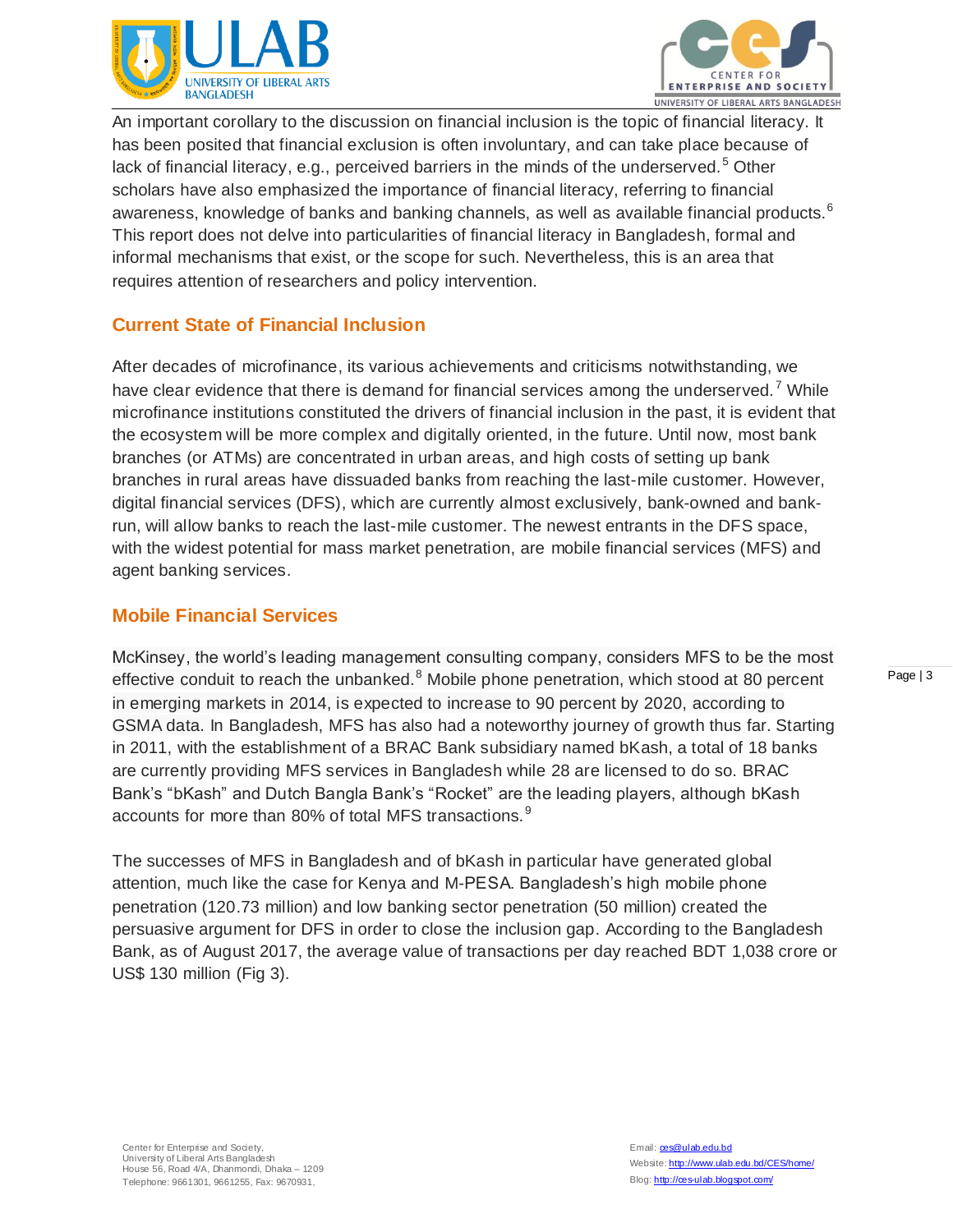



## Fig 3: Highlights of MFS in Bangladesh



Source: Bangladesh Bank

However, MFS in Bangladesh is yet to become a conduit for formal banking products such as savings and credit products. Most of the users use it for payments-related services. As is evident in Fig 4, cash-in and cash-out transactions are dominant, followed by P2P transactions.





Page | 4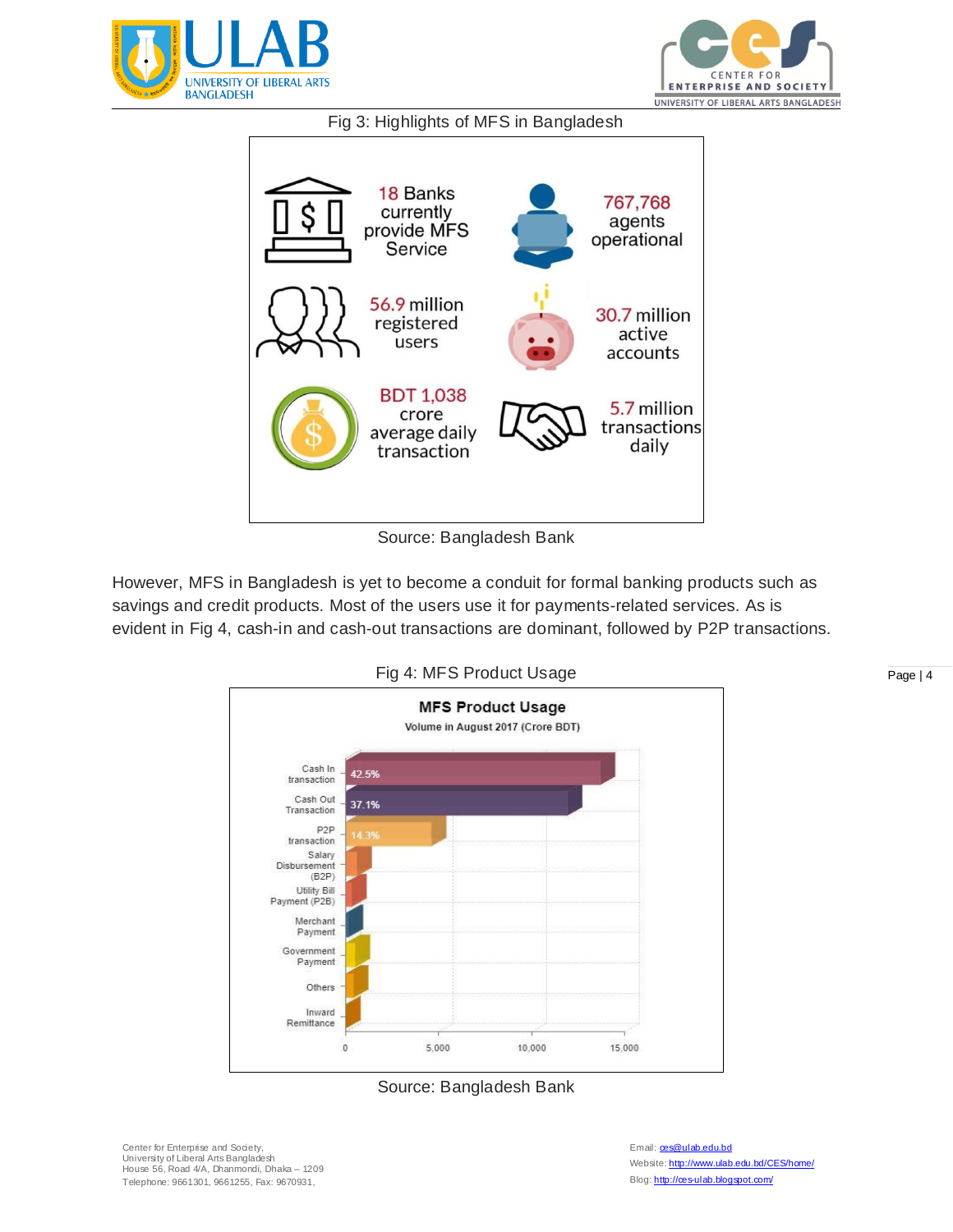



Bangladesh Bank guidelines have thus far allowed only a bank-led model to provide MFS services. The idea is that a customer's mobile account will rest with a bank and he or she will be able to access this account through a mobile device. However, a complete integration between a parent bank's services and the mobile wallet is yet to take place. This is a case of lack of interoperability. In fact, the MFS sector is still hindered by two levels of lack of interoperability, as depicted in Fig 5.

Fig 5: Lack of Interoperability in MFS



To elaborate, a lack of inter-operability between MFS provider and parent bank implies that opening a mobile wallet does not automatically translate to opening a bank account. For instance, opening a Rocket account does not automatically translate to a Dutch Bangla Bank account. Meanwhile, a lack of inter-operability between MFS Providers means that a bKash user will not be able to send money to or receive money from a Rocket user. This type of interoperability is a challenge in other developing countries as well, since first-mover advantage of one provider can lead to network effects that make it commercially unviable for it to be subject to interoperability. However, an exercise in making certain MFS markets more interoperable has been conducted in certain countries. 10

Overall, since 2011, the MFS ecosystem in Bangladesh has still evolved into a complex landscape of actors interplaying with formal regulations and cultural norms that impede or drive financial inclusion. The doughnut below depicts the complexity of the current state of the mobile financial services ecosystem (Fig 6). The primary actors are banks, which own most of the MFS service providers in Bangladesh; international development organizations which have also invested (e.g. Bill & Melinda Gates Foundation); and multilaterals such as IFC, World Bank, which have invested financially in MFS and also provided technical and advocacy support. The Bangladesh Bank has of course been the gatekeeper for various MFS-related innovations. Telecom operators have not played as significant a role as they have in other countries wherein they are licensed to offer MFS services. However, they provide the platform through which to conduct transactions. Technology providers play a key role through software and servicing; as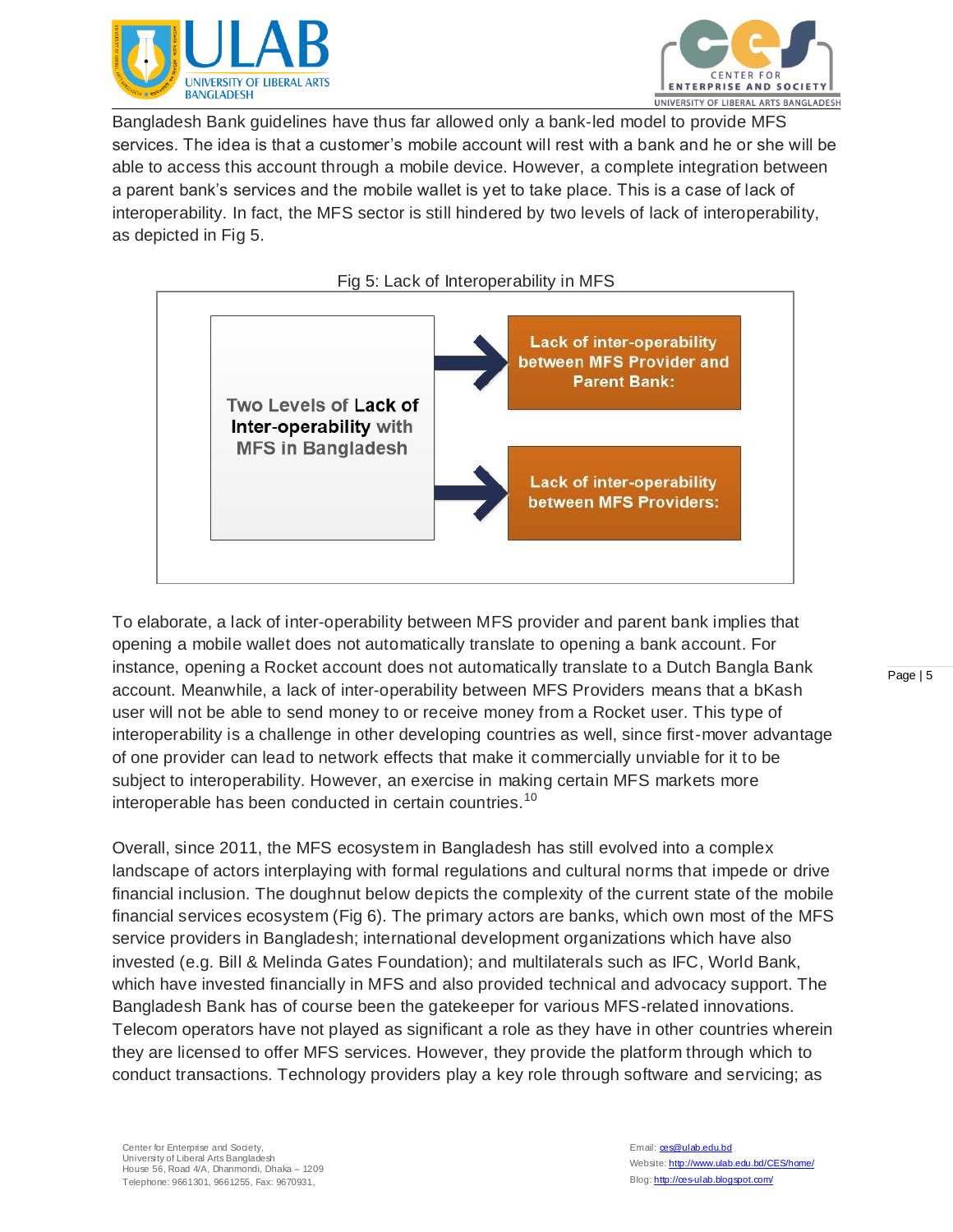



do the agents/entrepreneurs that interface with clients; and distributors who ensure liquidity for entrepeneurs.



#### Fig 6: The Ecosystem of MFS

With regard to regulations, the issues of lack of interoperability and the bank-led model have already been discussed. The lack of rules for electronic KYC (e-KYC) and tiered KYC will be elaborated subsequently. Informal "rules" or customs that have affected MFS adoption also include gender norms that prevent interaction between women and male agents; lack of technological and financial literacy; and available alternatives to MFS such as sending money home with acquaintances or known persons.

While MFS is yet to become an extension of banks in the sense of providing banking services such as credit and savings products to users, its success lies in the exponential growth in the number of transactions conducted on it daily, highlighting a similar growth in people's trust in the digital platform. It is expected that as more and more users open mobile wallets, and existing users use their wallets more frequently, the business case for offering banking products and services digitally at the retail level to the under-served, will be inevitable. Until that happens, agent banking, the other much talked-about bank-led DFS innovation has the potential to fill this gap, as banks try to look for newer customers among the under-served, and policy makers attempt to actualize further financial inclusion.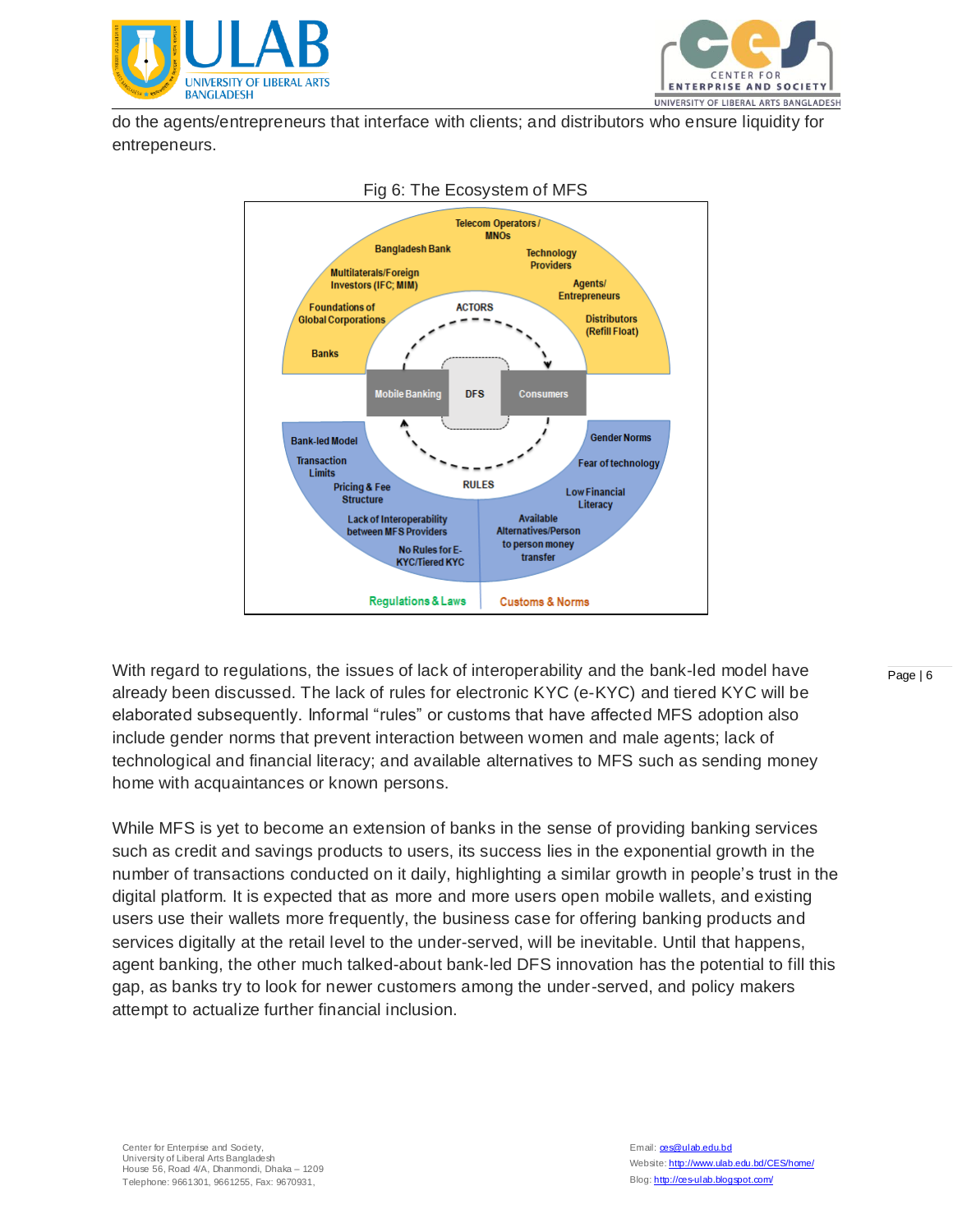



## **Agent Banking**

Officially sanctioned by the Bangladesh Bank in 2013, agent banking has only recently begun to take off. It is considered to be the latest innovation in banking services and is persuading banks to think beyond CSR and focus on business imperatives with a view towards serving the unbanked. A quick overview of agent banking is as follows:<sup>11</sup>

#### **Features of Agent Banking**

- Agent banking services are provided by authorized banking agents, via agent points.
- The agent points are equipped with point of sales (POS) devices, mobile phones, barcode scanners, computers, and biometric devices.
- The goal is to reduce the overhead associated with setting up bank branches
- The agent banking model also emphasizes serving rural customers: for every single agent point in an urban area, banks are required to have two points in rural communities

#### **Eco-system**

- Until now, 13 banks have been licensed to provide agent banking in Bangladesh
- The market leaders are Bank Asia Ltd and Dutch-Bangla Bank Ltd. They are both actively engaged in market expansion.
- Bank Asia has participated in innovative market development projects in partnership with leading international NGOs (INGOs) to deliver financial literacy to underserved communities; develop banking products suitable for them; and encourage opening of bank accounts.

#### **Services Offered**

- Account opening
- Cash deposit and withdrawal of Savings products
- Fund transfer between accounts
- Check deposits
- Inward foreign remittance
- Loan application, credit and debit card application form collection and processing
- Small value loan disbursement and collection
- Utility bill payments
- Bulk disbursements
- Account balance inquiries

*Note: Not all banks with agent banking necessarily offer all of these services. Refer to each bank for more details.*

The ecosystem for agent banking, as it stands, can also be represented through a doughnut of actors and rules (Fig 7). Banks, once again, are the key driver for agent banking, since they are the only licensed entities that can offer this service. Multilaterals have played a salient role in driving agent banking such as United Nations Capital Development Fund (UNCDF). The Rural Electrification Board (REB) has also provided agents with a source of additional income as Bangladesh Bank now allows people to pay their utility bills to REB through agent banking agents.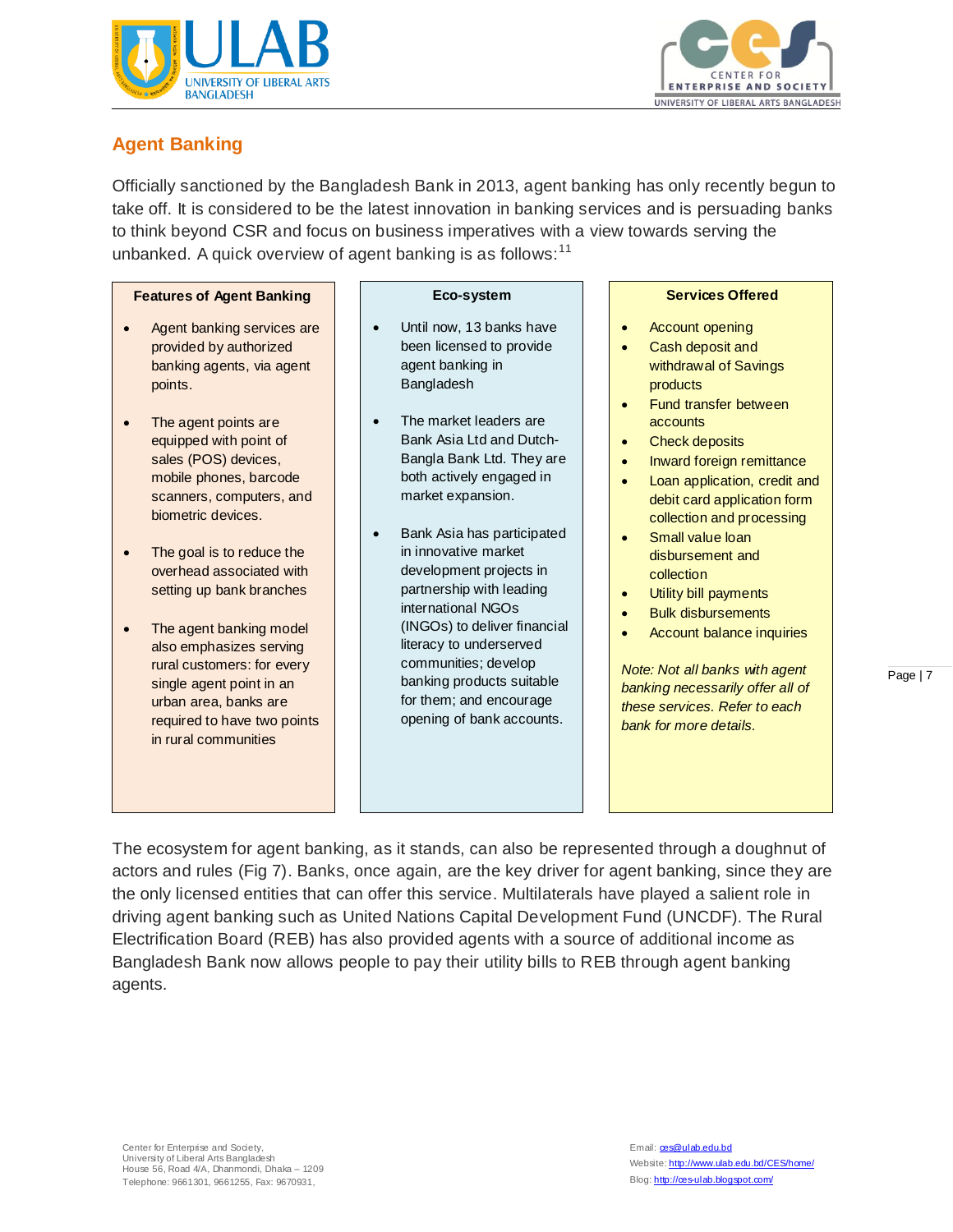





## Technology providers are key, be it providers of hardware at agent points or software at either the agent or the bank's end, not to mention services that aim to integrate customer information across the service delivery chain. International NGOs (INGOs) have played a key role in the early stage of agent banking, since they possess considerable expertise in developing products for and marketing to the underserved. INGOs refer to the building of such awareness as "behavioral change communication." Such communication will be essential in generating financial literacy among the underserved and bringing them into the fold of formal banking services, through agent banking. According to Bangladesh Bank guidelines, microfinance institutions will not be left behind as banks gear up to serve the last mile, because they will be eligible to service banks as agents. In fact, it is believed that microfinance institutions may play a key role in connecting banks to the underserved given their long experience in developing products and servicing them.

However, at this early stage of agent banking's development, there remain significant constraints. Although officially allowed by the Bangladesh Bank since 2013, it was not until 2015-16, that the leading players in this market, e.g. Dutch-Bangla Bank and Bank Asia, began to scale operations. Consequently, there are certain preliminary constraints and bottle-necks as shown in Fig 8. The Bangladesh Bank, as per the Prudential Guidelines announced in September 2017, has addressed some of these constraints, such as providing clarification regarding roles of agents, oversight by banks; liquidity management by agents; as well as financial literacy requirements for agents, bankers, and customers.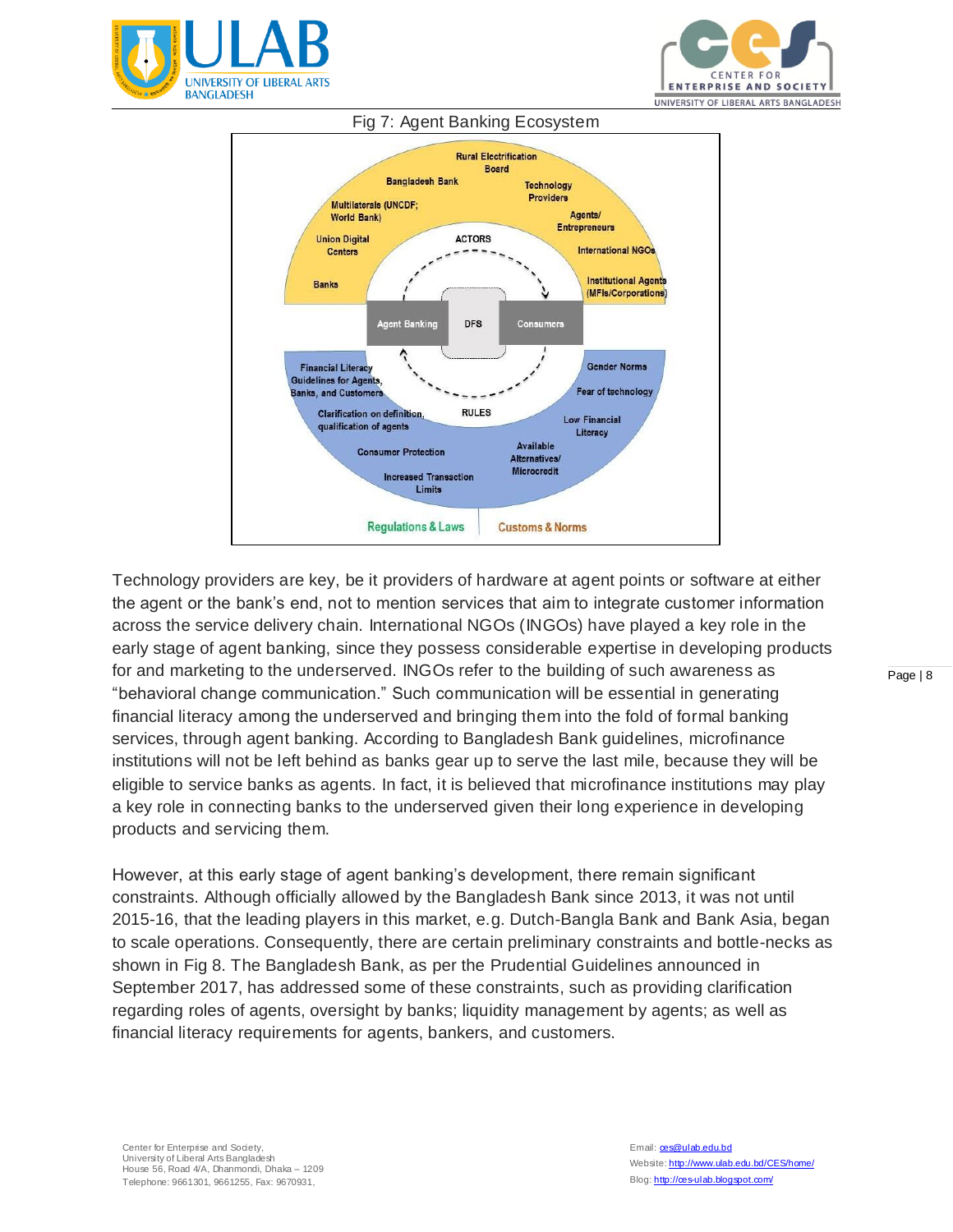



### Fig 8: Constraints in the Agent Banking System



Among the constraints identified, the lack of a clear definition of "agent" translated to various entities, individuals and institutions, have tried their hands at serving as banking agents, with patchy success. With formalization of the definition, the market will be better served by agents with the appropriate credentials. A related problem is that agents have often lacked sufficient financial incentive to dedicate all his or her resources to banking operations. Often, these agents have cross-subsidized their agent banking businesses with others, such as airtime topup or even other forms of retail. A recent provision allowing agent banking agents to collect utility bills for the REB addresses the problem of financial incentive, to some extent. Other problems include a hesitation of female customer to interact with male agents. This can be addressed with increasing the number of female agents that can service particular female segments initially, for example RMG workers, and to larger female populations, subsequently.

Banks should also look to afford the same level of seriousness to their agent banking operations that they would, to other more mainstream banking services. For instance, interviews conducted with banks suggest that certain banks housed their agent banking operations under other departments, often arbitrarily (e.g. in cards or even IT). Overtime, banks are expected to realize the business value propositions of agent banking, and stop seeing it as either ornamental or as CSR initiative. This will also accelerate the time taken to get agent banking products approved by the boards. And last but not least, it is salient that financial literacy sessions and financial counseling ought to be provided at agent points, indicating that banks ought to also invest in training-of-trainers (ToT) and related activities. Encouragingly, the Bangladesh Bank has taken notice of this and encouraged banks to do the same.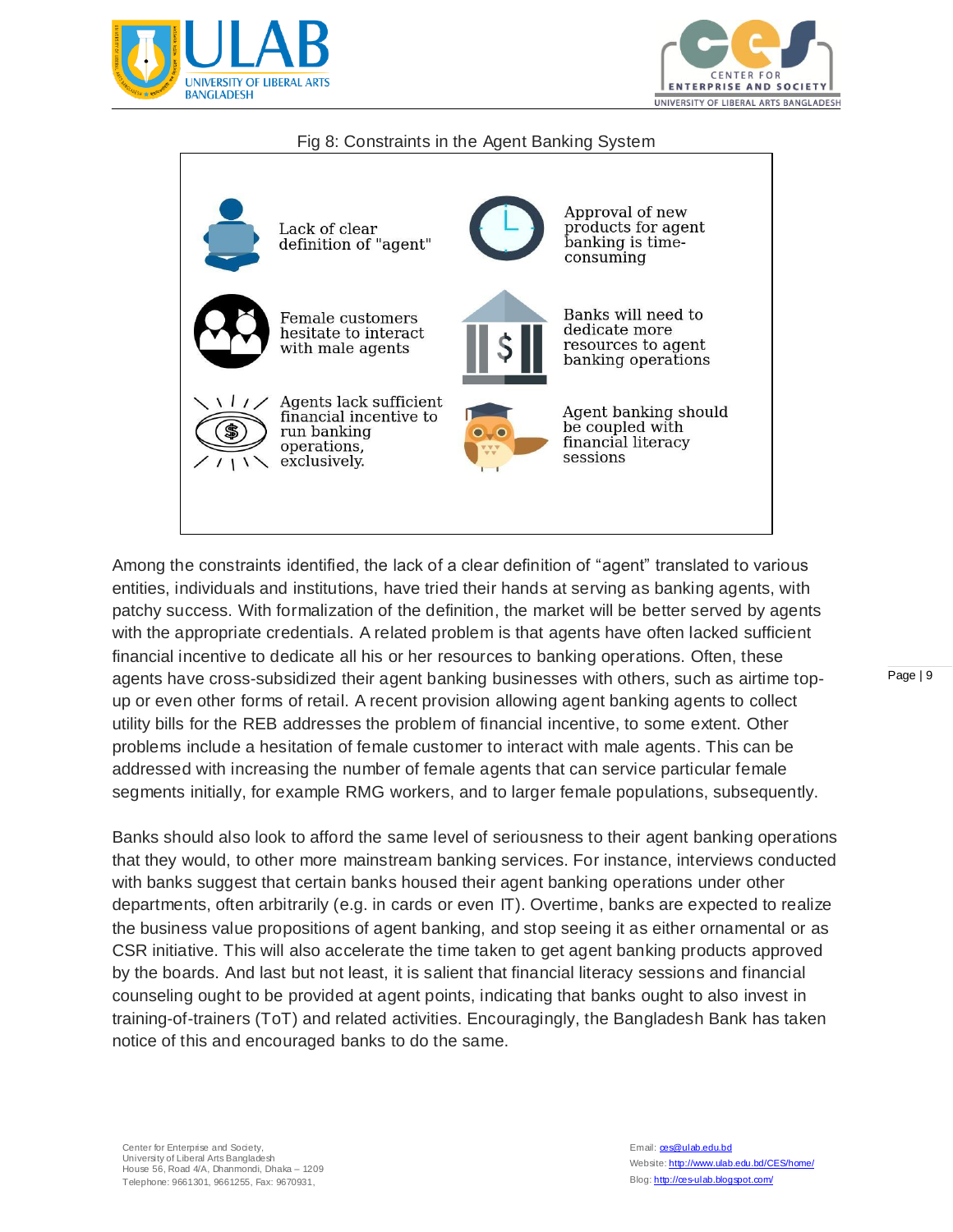

## **Policy Recommendations**



In the course of research for this report, which included interviews with key informants such as bank sector, multilateral donor and INGO officials, it is evident that despite recent successes, the private and public sector have some ways to go to actualize the potential for financial inclusion in Bangladesh.

With regard to the private sector, if one considers agent banking, it is evident that not all participating banks have a coherent strategy and business model with which to target segments of the under-banked market. Banks can capitalize on investments already made, even if they have been made by non-banking entities, such as International NGOs (INGOs) and other potential development sector partners, which tend to be better at understanding this segment of the market. A few banks have already begun to partner with INGOs to better understand how to approach this market.

Banks with agent banking licenses must carefully consider the early-mover advantages to the business of financial inclusion and devise governance processes in line with coherent corporate strategies. These strategies should encourage short-term investments in view of long-term returns, both in terms of profitability and branding value propositions. Capacity building is another important area, as banks need to build capacity to recruit, train, and manage agent banking networks, respecting both the uniqueness of agent banking operations relative to existing banking products, while not rendering them too exceptional to be integrated into strategic priorities.

The Government of Bangladesh, through various ministries, departments and initiatives, has taken cognizance of the importance of and potential for financial inclusion and DFS, respectively. Salient are the role of the Bangladesh Bank and the Access to Information (A2i) initiative. The latter has sought to create Union Digital Centers (UDCs) to serve as agent banking points. The MRA and Palli Karma-Sahayak Foundation (PKSF) have also worked closely with international partners and multilaterals to refresh their thinking on financial inclusion.

As next steps, it is important for the government to set specific, measurable targets related to accomplishments in financial inclusion in line with global standards followed by the Alliance for Financial Inclusion as part of their Maya Declaration targets. Consumer protection has recently been announced through the September 2017 Prudential Guidelines. However, this remains an area where coordination with financial services providers and civil society entities remain important, so that customers of agent banking and mobile financial services are aware of the redress mechanisms and protection facilities.

Financial technology, or Fintech, as it is widely known, will also be a clear driver and catalyst for DFS-led financial inclusion. There remain several opportunities for the public and private sector to maximize the benefits and mitigate risks associated with Fintech. Fintech will entail integration of legacy systems in banks with IT systems required for MFS and agent banking.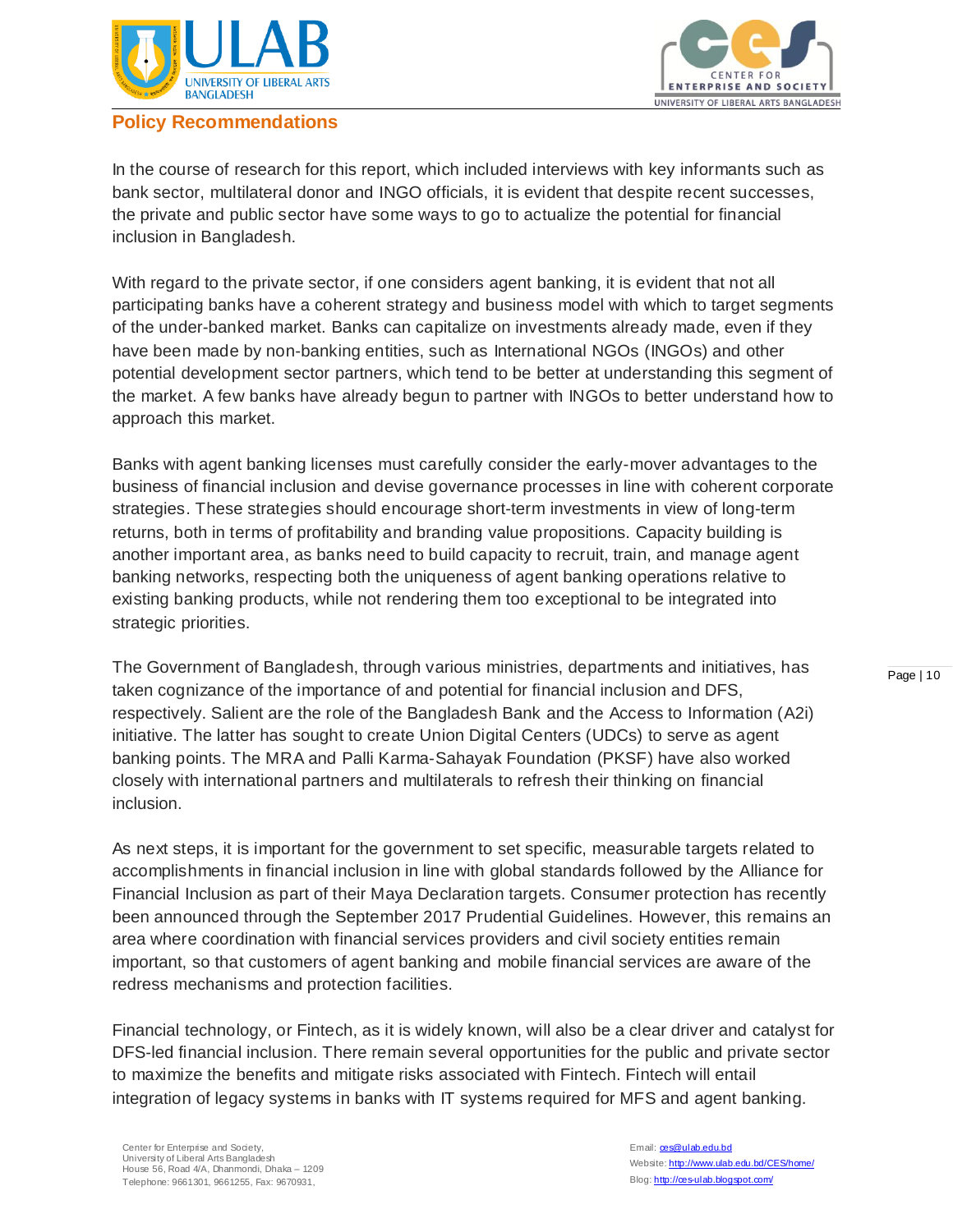



This is likely to be time-consuming and fraught with near-term challenges that bank boards need to embrace. Fintech entities, start-ups or more established companies, should also welcome and if necessary, make the case for "regulatory sandboxes" in which to operate within prescribed timelines to showcase the utility of their innovation (Brookings, 2017). The central bank should also mandate that Fintech companies be subject to cyber-security assessments and risk management trainings.

Last but not least, a much-needed Fintech-related innovation that is hopefully, forthcoming, is electronic KYC, or e-KYC. The UNCDF's Shift Project identifies e-KYC and "tiered KYC" as one of the salient challenges to including the under-banked.<sup>12</sup> Existing KYC procedures constitute a significant barrier to formal financial inclusion. The database of National Identity (NID) that the Bangladesh Election Commission (BEC) has been developing, can facilitate the introduction e-KYC by financial services providers, and drive DFS adoption and financial inclusion. The UNCDF in Bangladesh prescribes a set of steps (Fig 9) in order to actualize e-KYC and tiered KYC. As is evident, improved coordination between firstly regulators, subsequently private sector players in harmonizing KYC can lead to development of practical guidelines on e-KYC and tiered KYC, which can remove a significant barrier to adoption of DFS.



In sum, this report is intended to contribute to the sectoral and policy knowledge that can inform and guide debates on DFS and financial inclusion. While DFS is not the exclusive path to financial inclusion, it is evident that is likely to become the most enduring and effective path, until the mobile phone becomes the euphemistic mattress under which Bangladeshis store their hard-earned income.<sup>13</sup>

Center for Enterprise and Society. University of Liberal Arts Bangladesh House 56, Road 4/A, Dhanmondi, Dhaka – 1209 Telephone: 9661301, 9661255, Fax: 9670931,